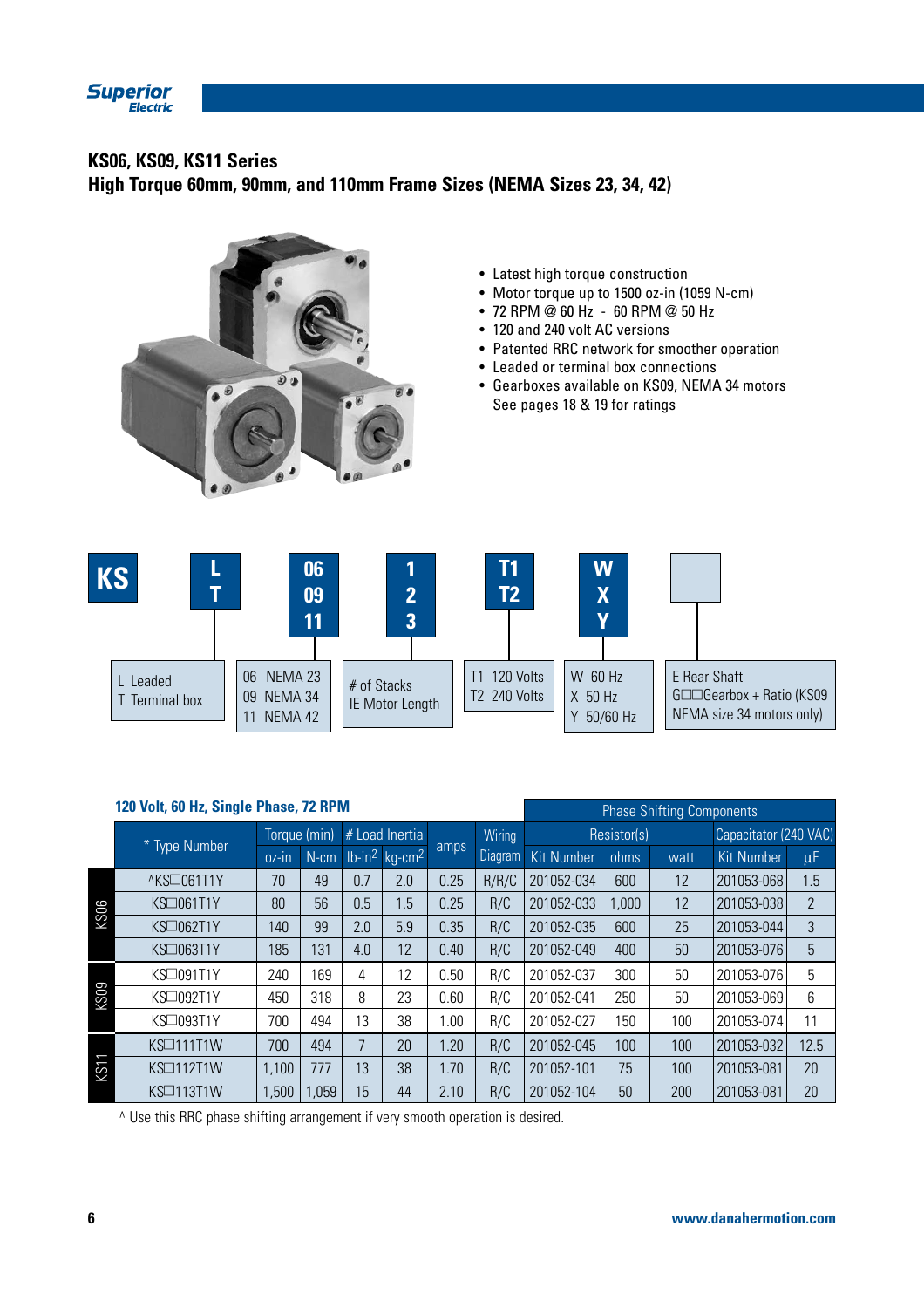## **KS06, KS09, KS11 Series (Continued)**

| 240 Volt, 60 Hz, Single Phase, 72 RPM |                    |              |       |     |                                          |      |             | <b>Phase Shifting Components</b> |       |                       |                   |      |  |
|---------------------------------------|--------------------|--------------|-------|-----|------------------------------------------|------|-------------|----------------------------------|-------|-----------------------|-------------------|------|--|
|                                       |                    | Torque (min) |       |     | # Load Inertia<br>Wiring                 |      | Resistor(s) |                                  |       | Capacitator (370 VAC) |                   |      |  |
|                                       | <b>Type Number</b> | $OZ-In$      | N-cm  |     | $lb$ -in <sup>2</sup> kg-cm <sup>2</sup> | amps | Diagram     | <b>Kit Number</b>                | ohms  | watt                  | <b>Kit Number</b> | μF   |  |
|                                       | KS□062T2Y          | 140          | 99    | 2.3 | 6.7                                      | 0.15 | R/R/C       | 201052-036                       | 1,100 | 25                    | 201053-063        | 0.75 |  |
| <b>SOS</b>                            | KS□063T2Y          | 185          | 131   | 2.6 | 7.6                                      | 0.20 | R/R/C       | 201052-050                       | 1,000 | 25                    | 201053-063        | 0.75 |  |
| <b>KS09</b>                           | KS□091T2Y          | 240          | 169   | 4   | 12                                       | 0.25 | R/R/C       | 201052-039                       | 900   | 50                    | 201053-070        |      |  |
|                                       | KS□092T2Y          | 450          | 318   | 9   | 26                                       | 0.35 | R/C         | 201052-045                       | ,000  | 100                   | 201053-072        | 2    |  |
|                                       | KS□093T2Y          | 700          | 494   | 14  | 41                                       | 0.50 | R/C         | 201052-047                       | 600   | 100                   | 201053-073        | 3    |  |
| ļ<br>KS1                              | KS□111T2W          | 700          | 494   | 9   | 26                                       | 0.60 | R/C         | 201052-028                       | 500   | 100                   | 201053-030        | 3    |  |
|                                       | KSD112T2W          | 1,100        | 777   | 18  | 53                                       | 0.90 | R/C         | 201052-102                       | 200   | 100                   | 201053-030        | 3    |  |
|                                       | KSD113T2W          | 1,500        | 1,059 | 17  | 50                                       | 1.30 | R/C         | 201052-105                       | 200   | 200                   | 201053-029        | 6    |  |

#### **240 Volt, 50 Hz, Single Phase, 60 RPM**

|          |                  |              |         |     |                                          |      |         | $\ldots$          |             |      |                       |         |  |  |
|----------|------------------|--------------|---------|-----|------------------------------------------|------|---------|-------------------|-------------|------|-----------------------|---------|--|--|
|          |                  | Torque (min) |         |     | # Load Inertia                           |      | Wiring  |                   | Resistor(s) |      | Capacitator (370 VAC) |         |  |  |
|          | * Type Number    | oz-in        | $N$ -cm |     | $lb$ -in <sup>2</sup> kg-cm <sup>2</sup> | amps | Diagram | <b>Kit Number</b> | ohm         | watt | <b>Kit Number</b>     | $\mu$ F |  |  |
| KS06     | KS□062T2Y        | 140          | 99      | 2.3 | 6.7                                      | 0.15 | R/R/C   | 201052-036        | ,100        | 25   | 201053-063            | 0.75    |  |  |
|          | KS□063T2Y        | 185          | 131     | 2.6 | 7.6                                      | 0.20 | R/R/C   | 201052-050        | 000,        | 25   | 201053-070            |         |  |  |
| KS09     | KS□091T2Y        | 240          | 169     | 4.5 | 13                                       | 0.25 | R/R/C   | 201052-039        | 900         | 50   | 201053-075            | 1.5     |  |  |
|          | KS□092T2Y        | 450          | 318     | 8   | 23                                       | 0.35 | R/R/C   | 201052-043        | 600         | 50   | 201053-071            | 1.75    |  |  |
|          | KS□093T2Y        | 700          | 494     | 14  | 41                                       | 0.50 | R/R/C   | 201052-046        | 400         | 100  | 201053-073            | 3       |  |  |
| 1<br>KS1 | <b>KS□111T2X</b> | 700          | 494     | 5   | 15                                       | 0.60 | R/C     | 201052-041        | 250         | 50   | 201053-030            | 3       |  |  |
|          | <b>KS□112T2X</b> | 1,100        | 777     | 18  | 53                                       | 0.70 | R/C     | 201052-103        | 250         | 100  | 201053-028            | 4       |  |  |
|          | KSD113T2X        | 1,500        | ,059    | 27  | 79.0                                     | 1.40 | R/C     | 201052-106        | 150         | 200  | 201053-082            | 7.5     |  |  |

# This is the maximum rigidly attached load inertia the motor will reliably start. If the load is attached to the motor with a coupling that has a 5° flex, the motors can start loads up to seven times listed.

#### **Connection Diagrams**



## R/R/C Connection

Phase Shifting Components



2 - Number in diagrams represent terminal connection when motors are supplied with terminal boards.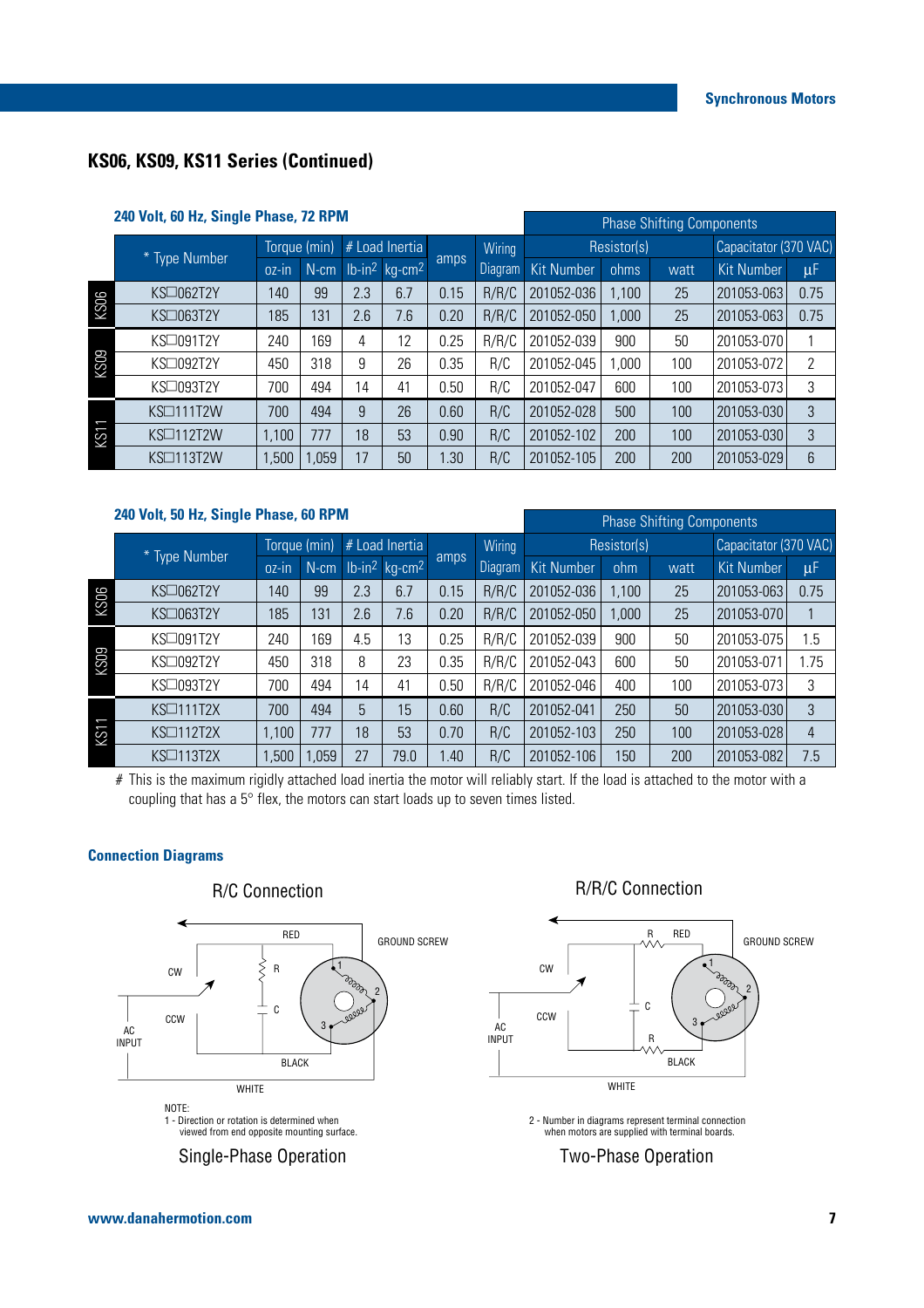

## **KSL06 Leaded**



### **KST06 Terminal Box**



### **KSL11 Leaded**